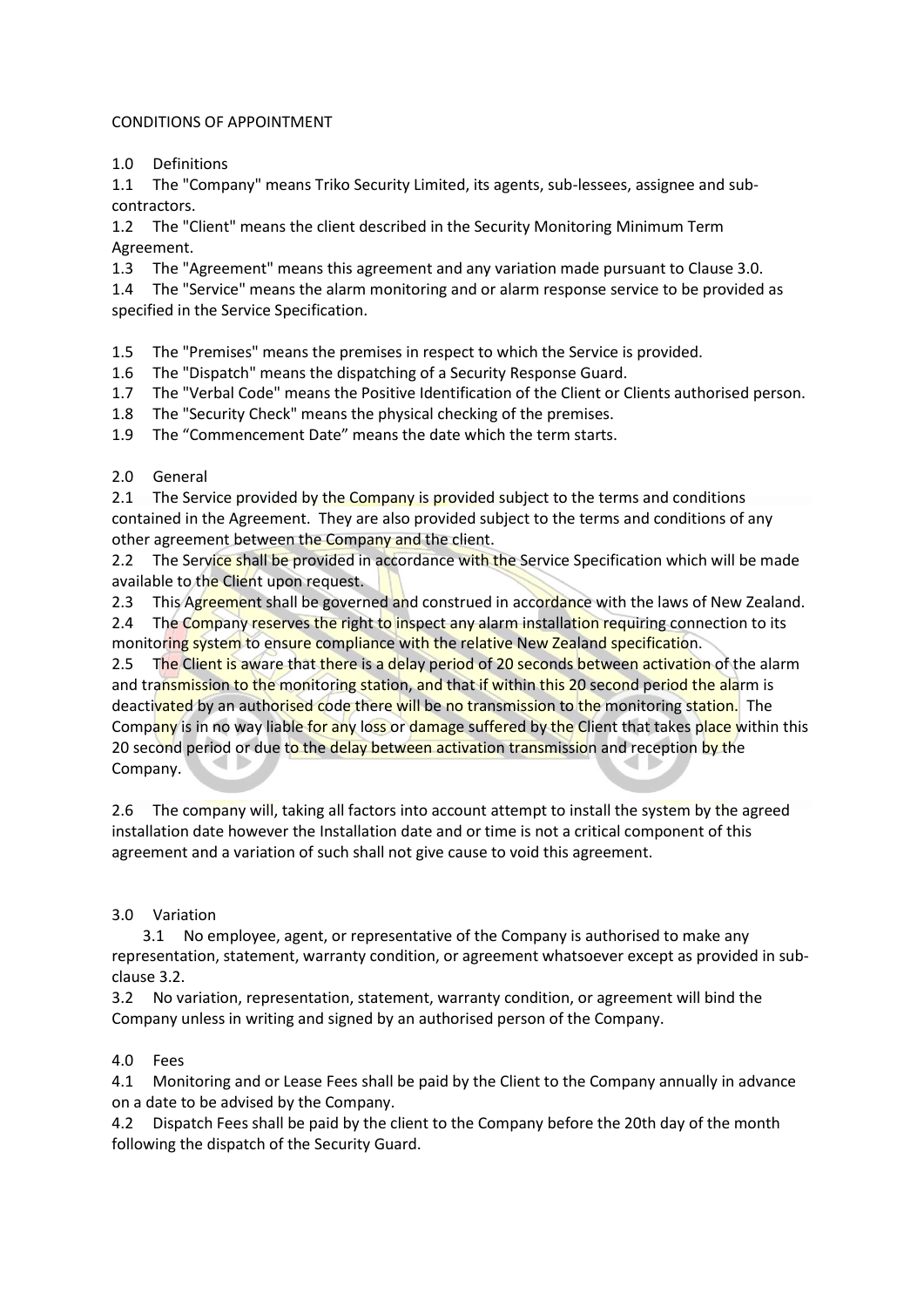4.3 In the event that payments are in arrears the Company shall not be bound to perform any of its obligations contained in the Agreement, and no liability whatsoever to the Client shall arise. Furthermore the Company may at its option

(a) Terminate the operation of the installed Security System and it's communication to the Company until the overdue fees have been paid and/or

(b) Gain access and remove any equipment owned by the Company and or

(c) Terminate the Agreement and no fees shall be refundable to the Client. The Company may choose to hold the Client responsible for total costs of the complete term of the agreement as per clause 13.6.

5.0 Increase in Fees

 5.1 The Company is deemed to have fixed the fees for the Service provided on the basis of wage rates and the cost of parts accessories services and all other materials used in the provision of the Service prevailing at the date of this Agreement.

 5.2 The Company is entitled to increase the fees by an amount due to any increase in such rates and costs by giving one month's notice in writing on the website stating the amount of the increase and the date from which the increase shall be effective.

 5.3 Where fees have been paid on an annual basis the client shall immediately pay to the Company the difference between the original fee and the fee increased pursuant to this clause.

6.0 Substitutions

6.1 If any material, arrangement, process, or service required by the Service Specification becomes unprocurable or prohibited by law the Company may substitute another reasonably equivalent material arrangement, process, or service.

6.2 The Company is entitled to increase fees by an amount due to any substitution by giving one month's notice in writing to the Client stating the amount of the increase and the date from which the increase shall be effective.

6.3 The Company is entitled to assign or transfer the agreement to a Licenced Security Contractor or Company to carry out it's obligations contained in the Agreement.

 $\bigcirc$ 

7.0 Unforeseen Conditions

7.1 If on providing the Service the Company discovers adverse conditions which could not be reasonably foreseen it shall be entitled to increase fees by an amount due to any such discovery by giving one month's notice in writing to the Client stating the amount of the increase and the date from which the increase shall be effective.

8.0 Risk and Insurance

8.1 The Company shall not be liable for any loss or damage suffered by the Client arising out of:

(1) The failure of the Client to comply with the Agreement.

(2) Riots, civil commotion, strikes, lock-out, trade or union disputes, labour disturbance, acts of malicious persons, stoppage or restraint of labour from whatever cause.

(3) Mechanical accident, break-down or failure of any nature.

(4) Electrical power failure, radio or telecommunications systems failure, reduction of voltage or interruption of any source of power or energy by any cause.

(5) Fire, wind, storm, vehicle impact or aircraft impact, earthquake, flood, lightning or any other inevitable accident.

(6) Failure to respond or unsatisfactory response to an alarm condition by any vehicular patrol or guard engaged to respond on behalf of the Company or the Client.

(7) Incorrect programming of the alarm system if not programmed by a technician of the Company.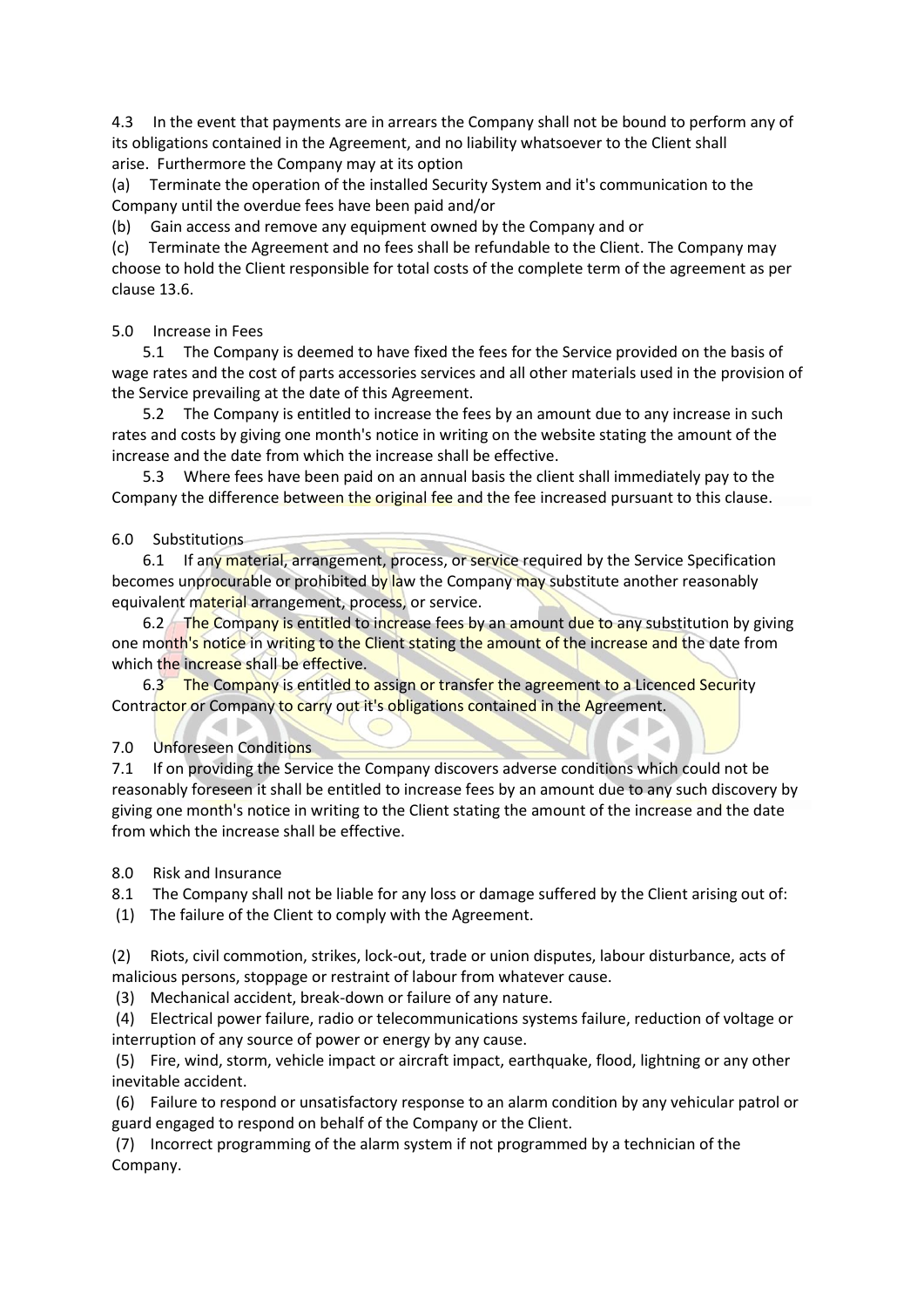- (8) Failure of the Client to maintain telecommunication systems.
- (9) Any other cause whatsoever outside the reasonable control of the Company.

8.2 The Company does not provide the service as an alternative to insurance and insurance is to be obtained by the Client at the Clients cost.

#### 9.0 No Warranty

9.1 The Company does not warrant, represent, or guarantee that the monitoring systems parts, accessories, services, and all other materials utilised by the Company will in all cases carry out the function for which each was designed.

### 10.0 Liability of the Company

10.1 Notice of any claim by the Client against the Company must be given by the Client to the Company within 48 hours from the date the claim arose, time being of the essence.

10.2 In the event that the Company is found liable for any loss or damage sustained or suffered by the Client whether such loss or damage arises from a breach by the Company of its obligations under the Agreement or under any statute or regulation or is due to or arises from any negligence, act or omission on the part of the Company the liability of the Company shall be limited to a sum not exceeding \$1,000.00.

11.0 Alteration to Premises and Telecommunications Systems

11.1 The Client shall notify the Company of any proposed structural alteration to the Premises in respect for which the Service is provided.

11.2 The Client must also advise the Company of any alteration to its telecommunication systems before such changes are made by the Client or its agents.

11.3 Any alteration to the Company's equipment, which becomes necessary because of any alteration(s) by the client or its agents to the premise shall be carried out at the sole expense of the Client.

# 12.0 Transmission Rights

12.1 If the Company is unable to obtain or retain the necessary rights and privileges necessary for the transmission of signals between the Premises and the Company's central station the Agreement may be terminated by the Company, and such termination shall not give rise to any claim by the Client against the Company.

# 13.0 Termination of the Agreement

13.1 In the event that either party desires to terminate the Agreement then that party shall give the other party at least three month's notice in writing and the Agreement shall expire at the expiration of such period pursuant to sub-clause 13.5 and sub clause 21.1.

13.2 If no such notice is given then the Agreement shall continue for successive periods of 36 months until terminated pursuant to sub-clause 13.1 and sub-clause 13.5.

13.3 Fees paid to the Company by the Client shall be non-refundable.

13.4 The Agreement shall not be deemed to be terminated until the communication device connected to the Client's alarm system ceases to communicate with the Company. It shall be the Client's responsibility to ensure the signaling from the communication device is stopped.

13.5 This Agreement is a "Security Monitoring Minimum Term Agreement" and as such cannot be terminated until the expiration of either the Initial Minimum Term or the current three year term unless agreed in writing by both the client and the Company.

13.6 If, as a direct or indirect result of the actions of the client or its agents the alarm system is either Sold as a chattel or the communication between the Alarm and the Company cease for a period longer than seven days or if the alarm system is removed, the company may charge the client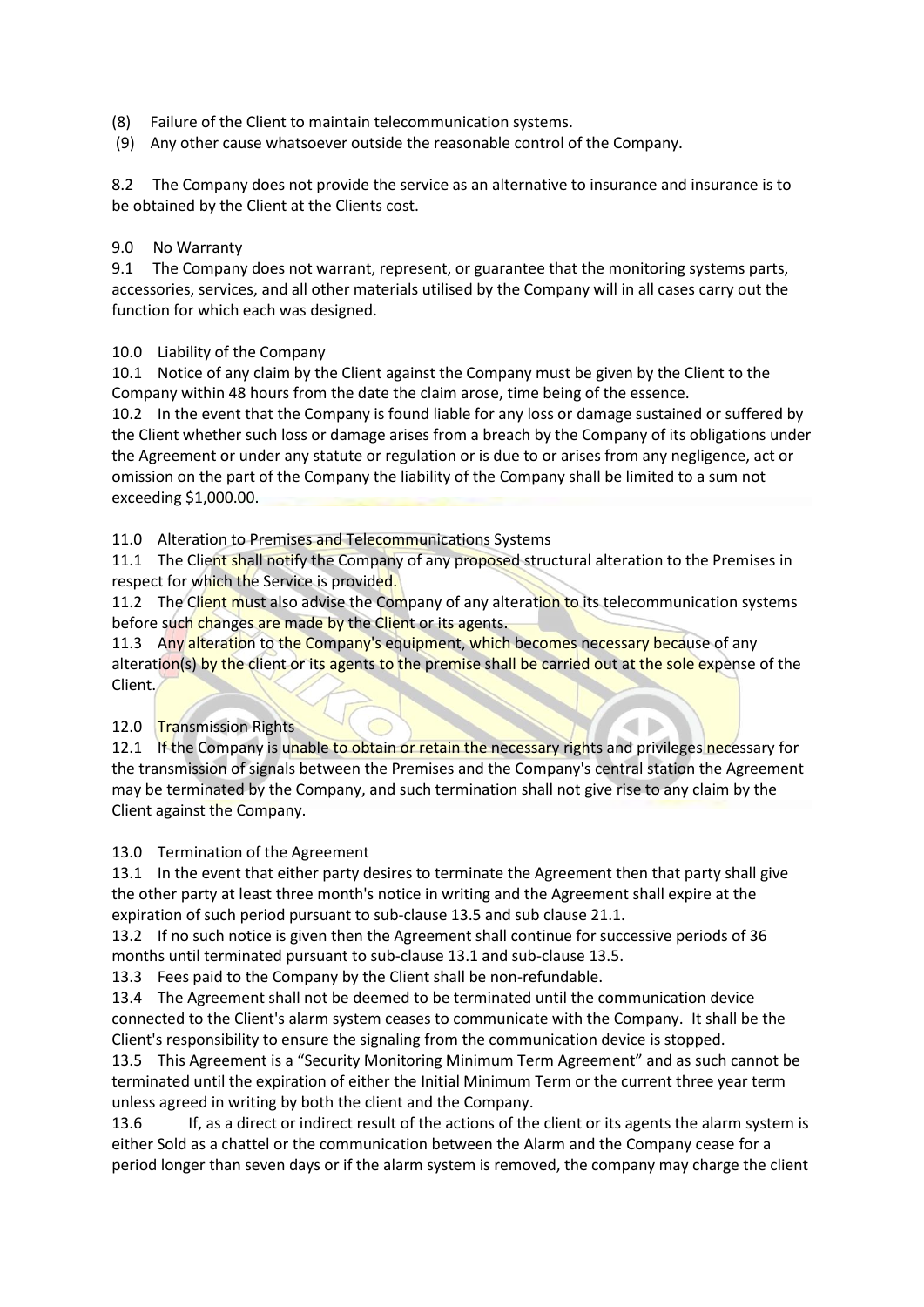till the end of the current term of the agreement and payment is due immediately. If Triko is not in receipt of all leased equipment within seven days the client shall be deemed to have purchased the equipment for the equipment value as stated on the agreement. Disconnection and inspection fees shall be added to the total and all monies owing must be paid in full within seven days.

13.7 If cabling is not removed the Company may choose to charge for the cable and the labour cost to install such.

14.0 Equipment

14.1 Any equipment supplied by the Company at all times remains the property of the Company and may be removed by the Company from the Premise of the Client at the termination of the Agreement.

14.2 Any costs incurred by the Company associated with the disconnection and/or removal of the equipment from the Premises shall be at the Client's expense. A minimum charge of \$100.00 will be payable on the termination of the Agreement.

14.3 The Client agrees to the Company having the right of access to remove any equipment owned by the Company if the Company has reasonable cause to believe that the Company's equipment may be damaged or tampered with or removed from the premises.

14.4 The Client must advise the Company of any damage or loss to any leased equipment within forty eight hours of the damage or loss.

14.5 The client or its agents must not move, remove, relocate or adjust any equipment supplied by the company under this agreement. Furthermore the client shall be liable for any costs relating to any adjustment, relocation, testing or inspection of the equipment.

14.6 Any previously installed equipment that gets replaced or is removed for the provisions of this agreement becomes the property of the Company.

# 15.0 Access

15.1 The Client shall at all times allow the Company reasonable access to the Premises in order to carry out its obligations pursuant to the Agreement. The Company shall also have the right to enter the Premises in order to upgrade its equipment and or remove equipment. The Company is entitled to hold keys and an access code to the alarm and may enter the premises in order to complete a full Security Check.

15.2 The Client agrees to the Company holding confidential all Installer and modem programming access codes to the Security System. Furthermore the Client understands that this also excludes himself or herself, the Client, until the termination of the agreement.

15.3 The Client agrees to the Company cutting the minimum required keys to enable the Company to complete its obligations under the agreement efficiently.

15.4 The client acknowledges that if the Security Response guard has concerns for his safety the guard may not enter the premise.

15.5 The Police may be called for the reasons of evidence collection and backup.

15.6 All users on the system must supply their own individual and confidential user code and this code will be installed by the company on behalf of the user. After initial installation any code changes, additions or deletions shall attract the minimum programming charge.

15.7 Any user code discovered to be insecure (known by more than the technician and one user) may be deleted by the company immediately.

# 16.0 Surcharges

16.1 If the Company is required to provide services for the client on a public holiday the Company may charge the client a fifty percent surcharge in addition to the usual charge in an attempt to recover the cost of having the service available.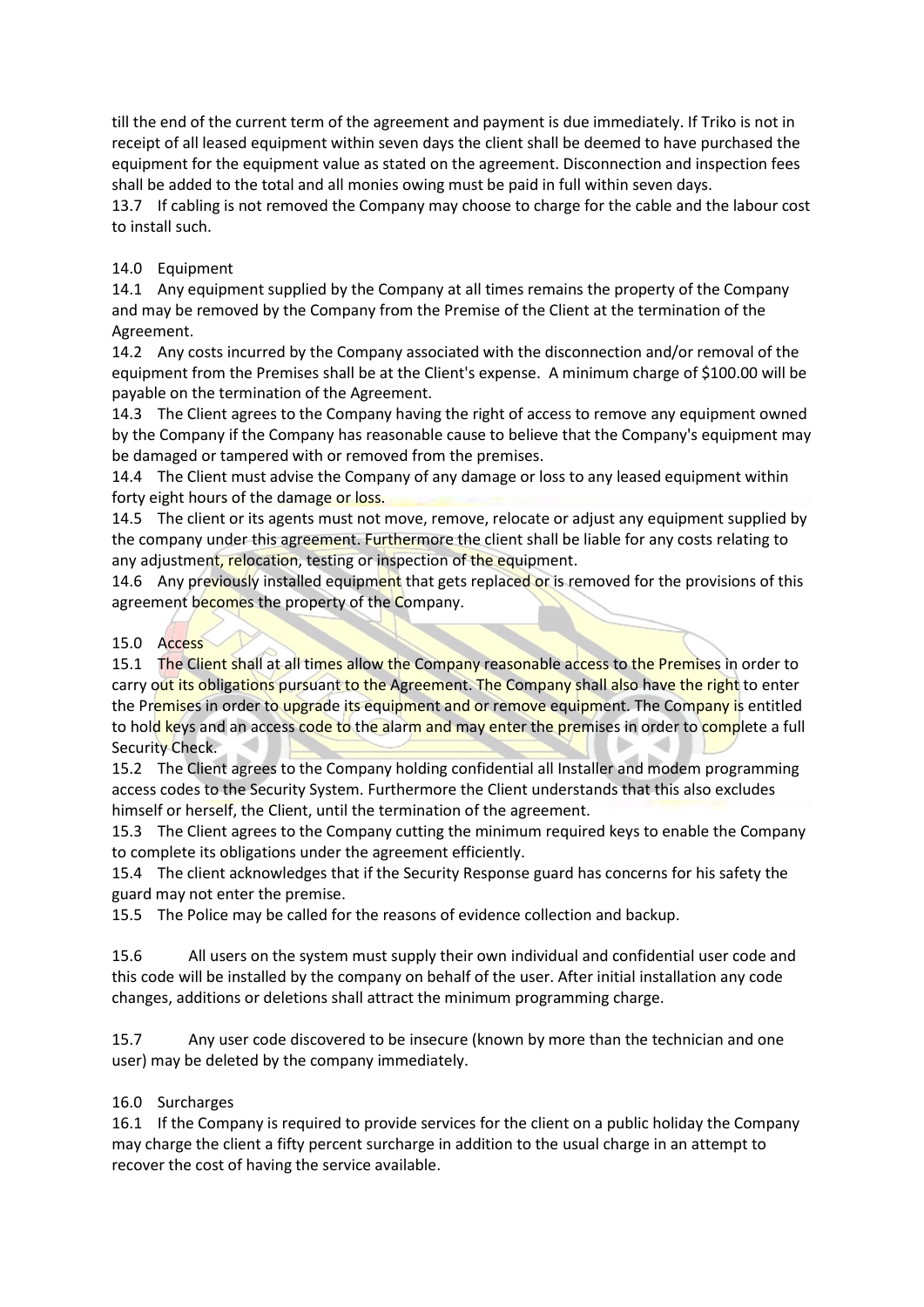16.2 If the Company is required to contact persons via cellular phone or toll call an additional surcharge of \$1.00 plus GST may be levied per telephone call in addition to the usual telecommunication charge. The Company may at its option choose to call all toll free numbers first.

### 17.0 Privacy Act 1993

17.1 The Company is authorised to disclose and obtain information about the Client to any third party performing services in connection with the provision of the Service to the Client.

17.2 The Company is authorised to disclose information about the Client in the event of default in payment of any amount payable by the Client under the Agreement to any third party provided any such disclosure is confined to that reasonably required by such person.

17.3 The Company is authorised to make credit and other inquiries about the Client within its normal procedures and to obtain information about the Client from any government, local territorial or other authority having jurisdiction in respect of the Client and any person performing services in connection with the provision of security services provided that the information obtained is confined to that reasonably required by the Company and execution of the Agreement shall be sufficient authority to provide that information to the Company.

17.4 The Company is authorised to disclose recorded information to any third party for the reason of attempting to obtain payment for the services rendered.

17.5 The Client authorises the Company at its discretion to retain any recorded information for evidential reasons on a permanent basis.

18.0 Consumer Guarantees Act 1993

18.1 The Client agrees and acknowledges that any supply under the Agreement may be subject to the Consumer Guarantees Act 1993.

18.2 Where the Service has been obtained for the use in a business the Client acknowledges that :

(1) The Client is not entitled to claim any of the remedies provided under the Consumer Guarantees Act 1993 against the Company; and

(2) The Company is not liable for any consequential damage or loss arising in any way from any cause including but not limited to defects, faulty material, workmanship omission or negligence by the Company.

19.0 Maintenance of Telecommunication Systems

19.1 The Client understands that it is of paramount importance for the effective provision of the Service by the Company that telecommunications systems be maintained at all times. Accordingly, in the event that systems for whatever reason are cut off the Company is not liable for any loss or damage suffered by the Client thereafter. Furthermore, all obligations of the Company under this agreement shall cease and no liability whatsoever to the Client shall arise. It is an essential term of the Agreement that telecommunication systems be fully maintained by the Client at all times, and the Company may at its option terminate the Agreement if the Client does not comply with this clause.

19.2 The Client authorises the Company and the Client's Telecommunications provider to obtain and release information between each other in order to ensure an efficient working communication's network between the Client and the Company.

19.3 The Company requires upload/download remote modem access for servicing of the alarm system. If such remote access is not available the company may charge the client for any labour time and travel required for servicing.

20.0 Liability for Costs

20.1 The Client will be liable for any costs incurred by the Company including legal fees, court fees and other associated costs in recovering outstanding fees from the Client in the event that payment